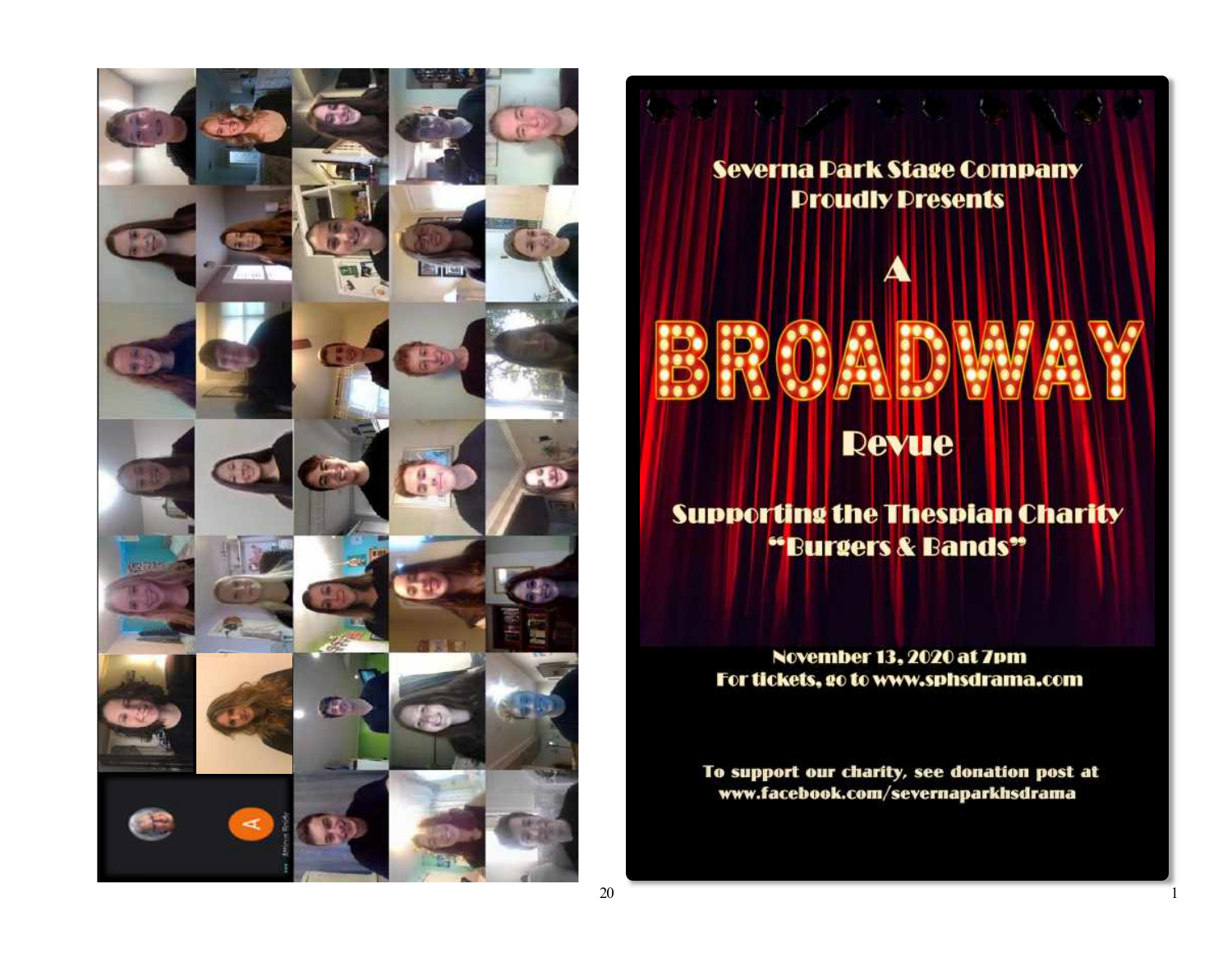



DRAMA DIRECTOR & PRODUCER Angela Germanos\* ASSISTANT PRODUCER Diane Heath DIRECTOR Atticus Boidy\* MUSIC DIRECTOR Michael Brisentine\* CHOREOGRAPHER Kelly DeLeon ASSISTANT CHOREOGRAPHER Heather Geho STUDENT DIRECTOR Nick Ivey\* STUDENT MUSIC DIRECTOR Kaitlyn Mummert\* STUDENT CHOREOGRAPHER Ashley DeLeon\* VIDEOGRAPHER Nolan Marks\* \*denotes member of International ThespianSociety

*BROADWAY REVUE DVDs produced by Nolan Marks are available for purchase. Information on how to secure your DVD can be found on our website [www.sphsdrama](http://www.sphsdrama.com/).com .*

#### *Advertising Disclaimer*

*The views expressed by the advertisements in this program are solely those of the advertisers and do not necessarily reflect those of Anne Arundel County Public Schools, Severna Park High School, or the Falcon Drama Boosters.*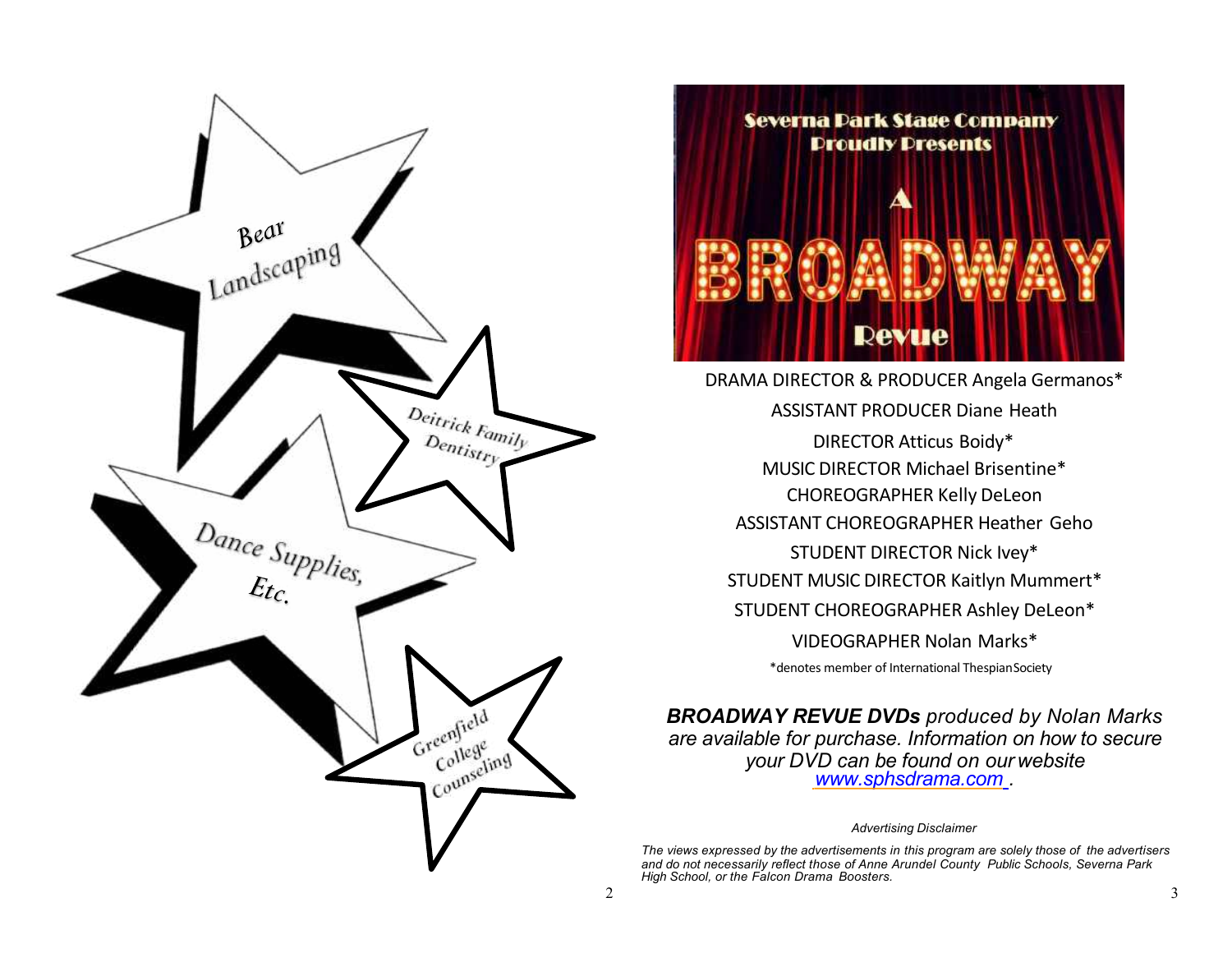## $\bullet\bullet\bullet\bullet\bullet\bullet$  $\bullet\bullet\bullet\bullet\bullet\bullet\bullet\bullet$

# **Director's Note**

Directing the Broadway Revue at Severna Park High School has been an amazing opportunity to work with this resilient group of theater artists! The students are all amazingly invested in their performances and their ability to adapt to working on a virtual production shows their versatility as per- formers. Our artists have had to adapt to new methods of storytelling through the online medium through learning their music and choreography at home. We were all able to learn a whole new skill set through performing virtually, in addition to trying songs from more recent Broadwayproductions.

In choosing the songs for the revue, we made sure to pick songs that suited performing from home. Many of the numbers featurelocations and props, which are specific to each of our students' lives, which makes this one of our most personalized shows to date! We've been able to include so much virtually that are hallmarks of our live performances as well, such as the dancefeatures, instrumentalists, and our MCs.

Personally, this show presented so many challenges to overcome. I have been honored to direct multiplevirtual productions this year, but the Broadway revue has definitely been the most rewarding. I have been so excited to watch all the pieces come together and be able to give the students the chance to continue performing. Additionally, the fact that we can use this production to raise funds for Burgers and Bands for Suicide Prevention has been very gratifying and helps our students give back to our local community.



I am so thankful for the help from our boosters and the parents of the students involved. All of our volunteers, students, and staff have worked so hard onthis production. Ms. Germanos and Diane have literally held this production together through their work as producers and this production would not be possible without them. I want to thank our videographer Nolan Marks for all his technical wizardry. Our student leaders have been so helpful and supportive to the rest of the team and made this wholeprocess easier.

As a local director, designer, and teaching artist who has produced a multitude of productions throughout Maryland, I'm honored as a Severna Park High 2014 alumni to be back directing for the school. Based on my artistic opportunities at Severna Park High, I have had the chance to further my career in theater throughout the local area. I have taught acting for SevernaPark Middle School's drama camp in addition to directing their annual musical revue and spring musicals f rom 2014-2019. I've directed and taught acting at Indian Creek Upper School summer camps in 2018 and I am currently a teaching artistfor Children's Theatre of Annapolis. I have beendirecting SevernaPark Elementary School's spring musicals since 2017 in addition todirecting productions at many local theaters; notably Neil Simon's Rumors at theColonial Players and Chitty Chitty Bang Bang at Children's Theatre of Annapolis. Outside of directing, I also work with multiple theaters in various roles - lighting design, stage management, set design, and scenic artistry.

As adirector, I know that collaboration withother artists provides the most creative atmospherefor a theatrical environment, especially in anonlineformat. I believe that putting nontraditional twist on shows can help each specific production find a way to make the story their own and connect with the audience. I love to createspaces where young artists can push themselves and surprise themselves with what they can achieve. I strongly believe that through theater, people can learn communication skills that benefit themoff the stage in school, work, and everyday lif e. I have been honored to work with everyone involved in this virtual production. Enjoy the show!

#### *-Atticus Cooper Boidy*

I am very excited that we are making this opportunity available to our students! Massive thanks to Atticus Boidy for coordinating the dance/vocals/ acting and videography needed to make this show possible! I am grateful to the Falcon Drama Boosters for their dedication and support and to our Assistant Producer Diane Heath for her hard work and insight. Special thanks to our Administration for their support and to the families of these cast who support their kids every day! Enjoy the show!

*-Angela Germanos, SPHS DramaDirector*

# . . . . . . . . . . . . . . . 5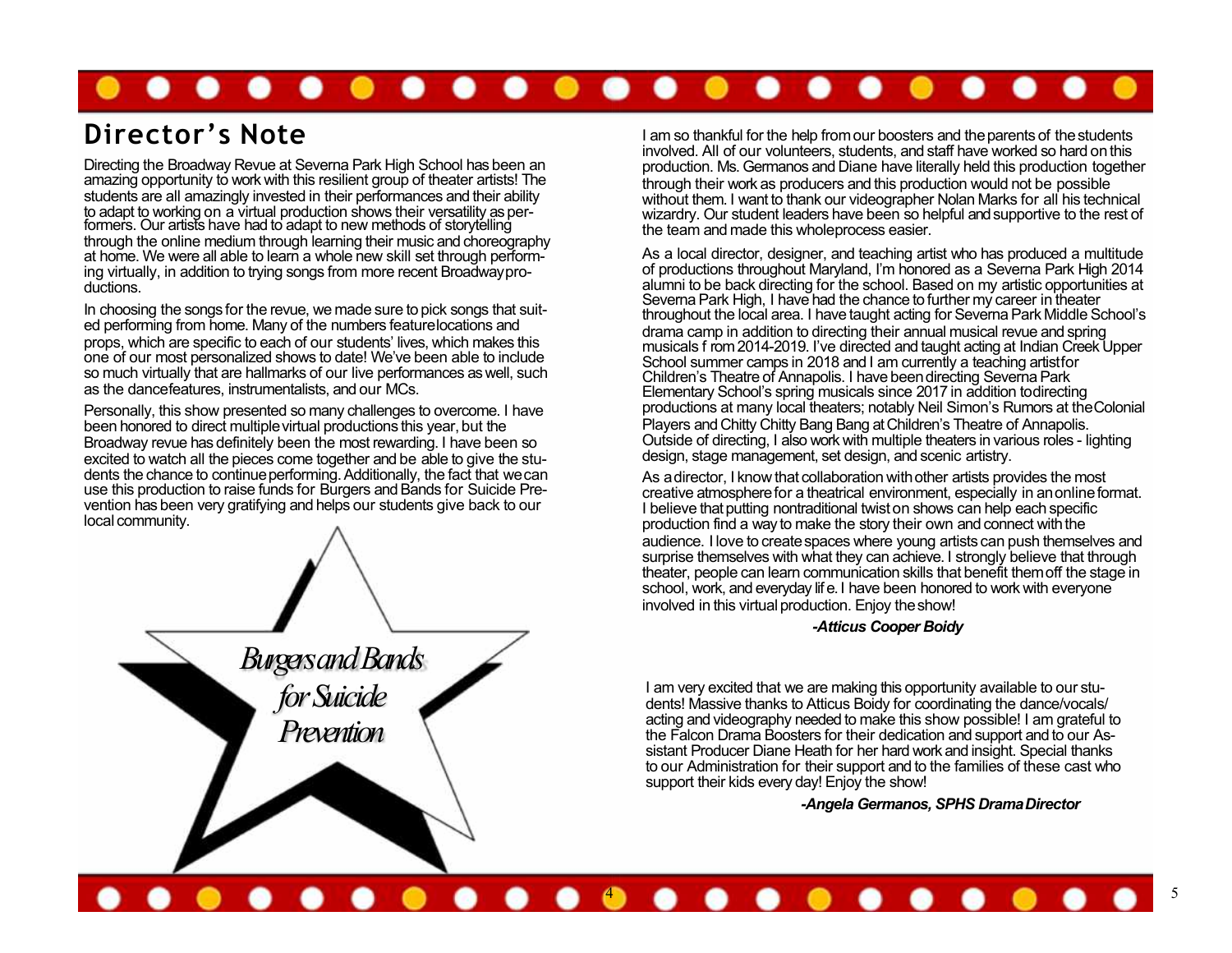

# THE CAST OF SPHS BROADWAY REVUE 2020

Juliana Augustine **Ronnie McIntyre** Colette Barlow\* Ryan Minton Colin Benedict\* Evan Molavi Becca Calish\* Kaitlyn Mummert\* Sophia Catalfo **Catalford Colivia Olson** Carys Chasse **Carys** Chasse **Quinn Owen** Ashley DeLeon\* Cooper Powell\* Gianna Dicks\* Leslie Robinson\* Tony Dicks<sup>\*</sup> Lily Saja Beverly Ellwood Tatum Sale Sarah Gee Nora Slaughter Marian Guloy **Arai Swartz** Ellie Heath\* Jamey Uy Keith Ivey **Henry Wright\*** Nick Ivey\* Tyler Zachry\* Ryan Koutras

Lucy Feldmann\* Joseph Schroeder Cade Halloran\* Sophia Tambascio Alex Hilbert **Annabelle Wellschlager** 

..............

denotes member of International Thespian Society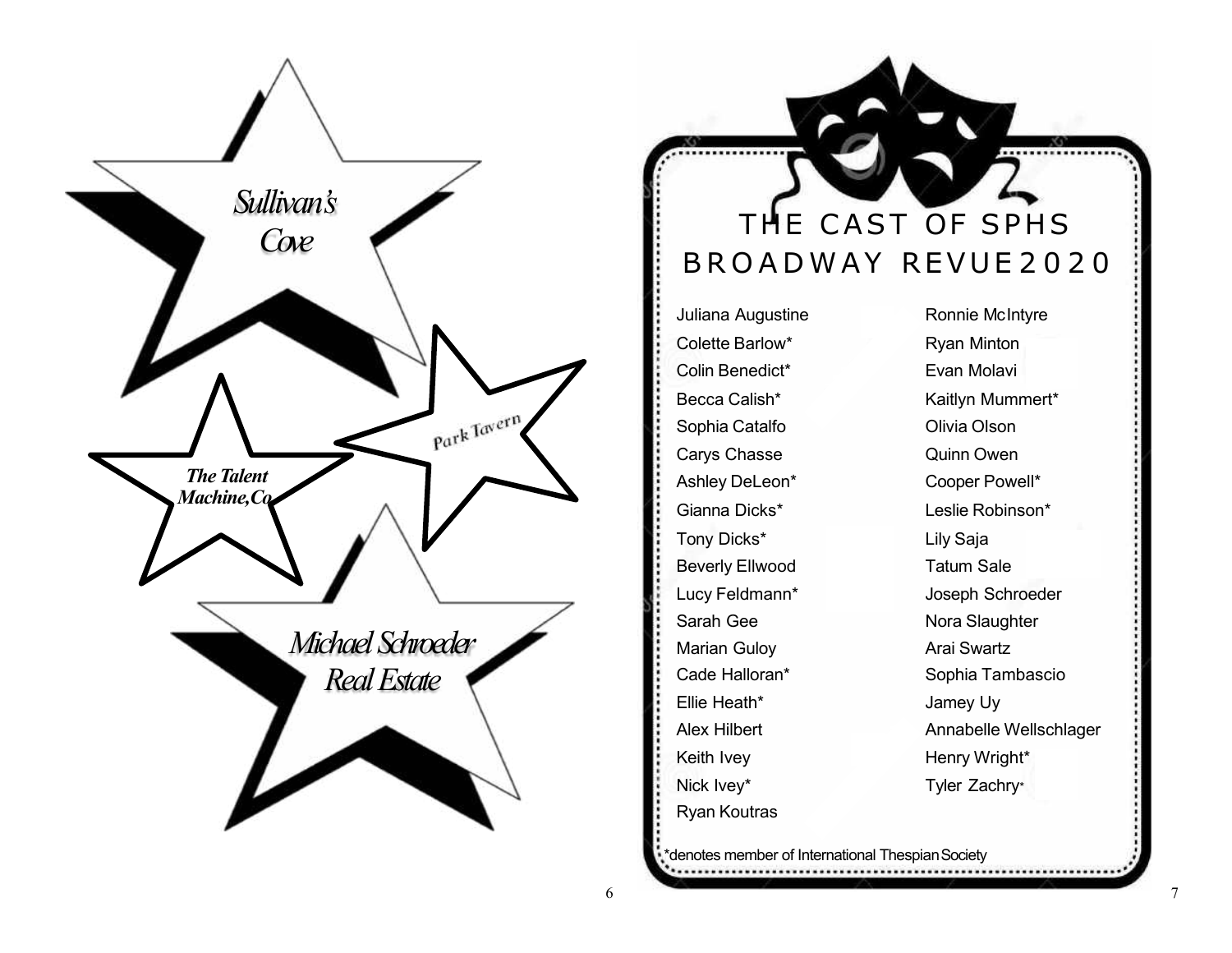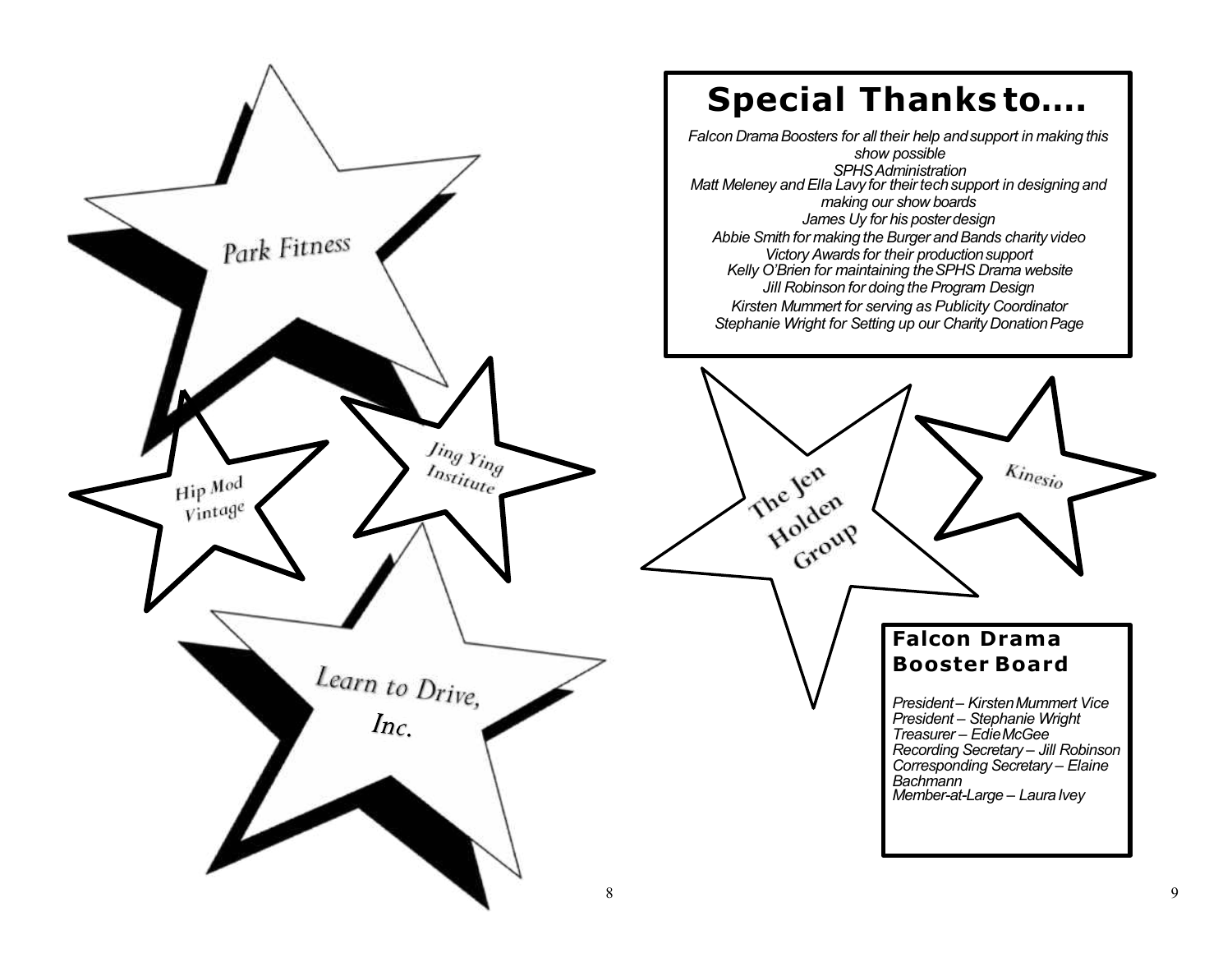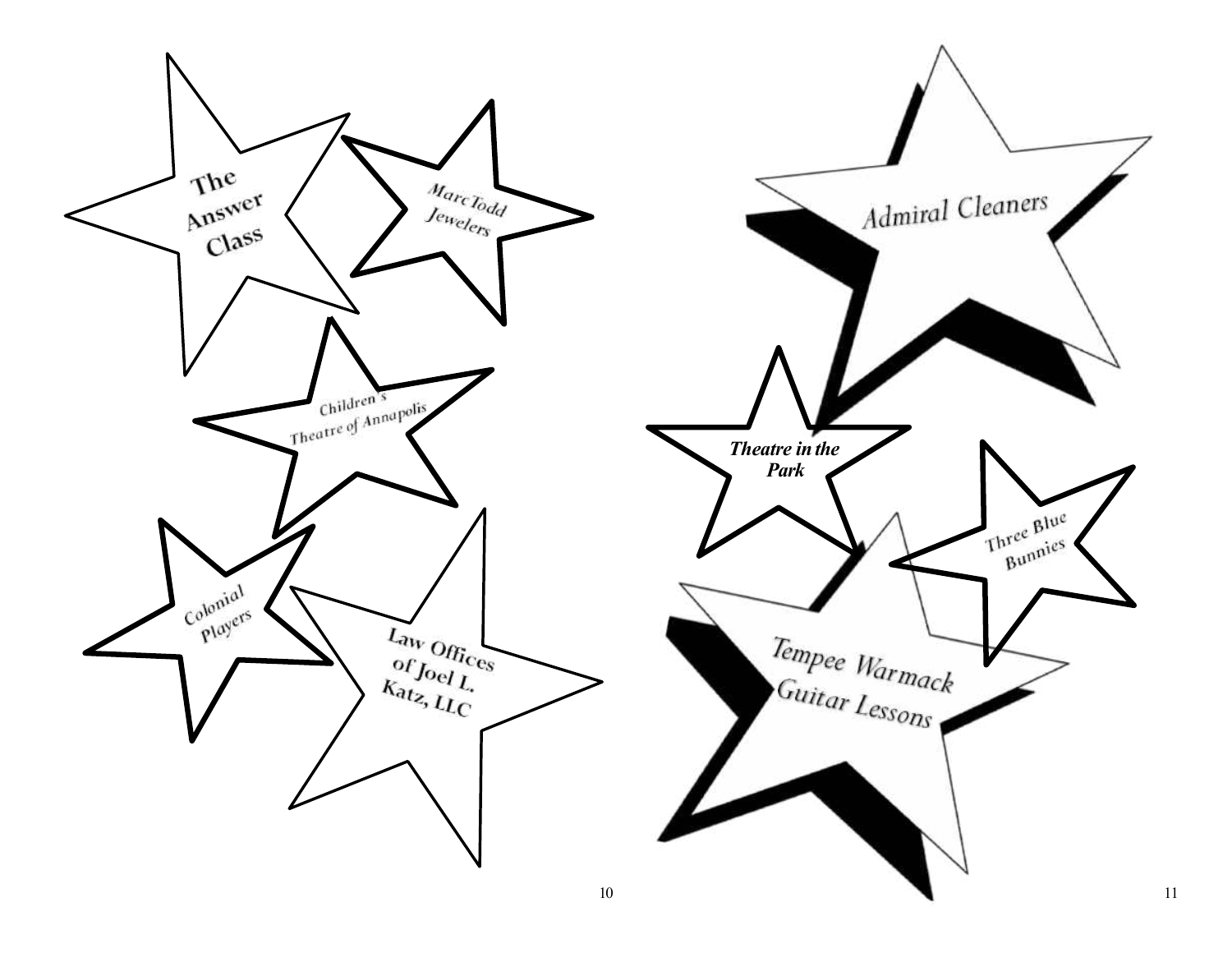

# **International Thespian Troupe #2476**

# *Officers*



*President – Nick Ivey Vice President – Leslie Robinson Secretary – Tony Dicks Treasurer – Benji Fraser Clerk – Lucy Feldmann Co -Historians – Sophia Goumas, Kaitlyn Mummert*

### *Members*

*Colette Barlow Colin Benedict Becca Calish AshleyDeLeon Gianna Dicks Tony Dicks Nora DiMaggio\*\*\*\* Ashley Falk\*\*\*\* Lucy Feldmann\*\*\** *Benji Fraser Nick Garvey JaronGivens SophiaGoumas\*\*\*\* Cade Halloran Ellie Heath Nick Ivey Paul Jang\*\*\*\* Abby Johnson*

*Angelo Klonowski MatthewMeleney\*\*\*\* Kaitlyn Mummert\*\*\* Cooper Powell Leslie Robinson\*\* Hannah Roemer\*\*\*\* Abbie Smith Deepak Thumma Henry Wright*

\*\* denotes Cappies LeadCritic \*\*\* denotes Cappies Critic \*\*\*\*denotes TechCrew

## **Burgers and Bands for Suicide Prevention** *Our Designated Charity for fall, 2020*

*Severna Park's chapter of the National Thespian Society,Troupe #2476 is thrilled to be partnering this fall with the charitable group, Burgers and Bands for Suicide Prevention. Burgers and Bands hosts a yearly event built in and around our community to not only bring awareness and raise funds for the American Foundation forSuicide Prevention, but also to show people in our community that theyare not alone.*

*Founded in 2016 by the Brennan and Bonk families, Burgers and Bands holds an 8- hour musical event each year with bands rotating on a 30 -45 minute schedule; community services tables; and of course great food and community. Having been forced to cancel last years event due to the Covid-19 pandemic, your contributions to this charity will allow this worthy group to continue their work to bring our community together around a cause that has affected far too many people, both young and old in Severna Park.*

#### \*\*\*\*\*\*\*\*\*\*\*\*\*\*\*\*\*\*\*\*\*\*\*\*\*\*

### *SP Stage Company Upcoming Events:* ÷

- **Virtual Improv –** November 20, 2020 at 7pm **Virtual One Act Play,** *Bad Auditions on Camera* **—**January 8, 2021 at  $\frac{1}{2}$  7pm
- **Virtual Rock 'n' Roll Revival XXXII –** Spring 2021

\*\*\*\*\*\*\*\*\*\*\*\*\*\*\*\*\*\*\*\*\*\*\*\*\*\*\*

∗ ÷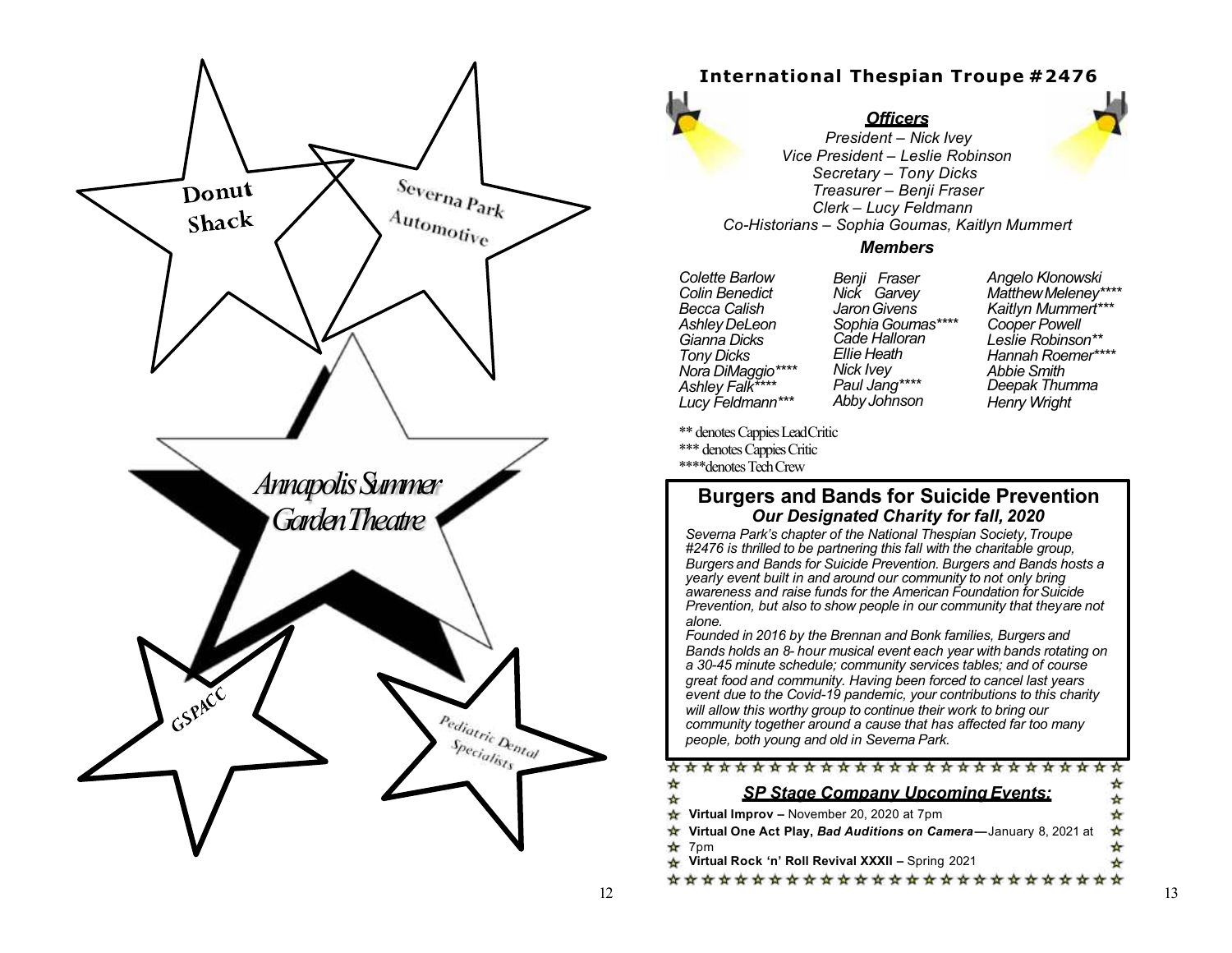# **BROADWAY REVUE SHOW ORDER**

| MC Presentation One Ryan Koutras, Carys Chasse, Cooper Powell<br><b>Tatum Sale</b>                                                                                                                               |
|------------------------------------------------------------------------------------------------------------------------------------------------------------------------------------------------------------------|
| 9 to 5  Colette Barlow (Violet), Ellie Heath (Judy), Alex Hilbert (Woman 1)<br>Ryan Minton (Dwayne), Lily Saja (Doralee)<br>(9 to 5)<br>Backups and Dancers: Vocal/Dance Ensemble in the Using Stanes Uy (Man 1) |
|                                                                                                                                                                                                                  |
| (Beauty & the Beast)                                                                                                                                                                                             |
| (Hamilton)                                                                                                                                                                                                       |
| I Am Adolpho Tony Dicks (Adolpho), Gianna Dicks (Drowsy Chaperone)<br>(The Drowsy Chaperone)                                                                                                                     |
|                                                                                                                                                                                                                  |
| (She Loves Me)                                                                                                                                                                                                   |
| (Freaky Friday)<br>Keith Ivey (Fletcher)                                                                                                                                                                         |
| I Don't Know How To Love Him  Kaitlyn Mummert (Mary Magdalene)<br>(Jesus Christ Superstar)                                                                                                                       |
|                                                                                                                                                                                                                  |
| (James and the Giant Peach)                                                                                                                                                                                      |
| Alex Hilbert (Kate), Carys Chasse (Duffy) Sophia Catalfo<br>(Annie)<br>(July), Juliana Augustine (Pepper), Quinn Owen (Molly)<br>Backups and Dancers: Female Ensemble Sophia Tambascio (Tessie)                  |
| (Aladdin)                                                                                                                                                                                                        |
|                                                                                                                                                                                                                  |
| Hot Honey Rag  Ashley DeLeon (Roxie Hart), Arai Swartz (Velma Kelly)<br>(Chicago)                                                                                                                                |
| I Could Have Danced All Night  Ellie Heath (Eliza Doolittle)<br>(My Fair Lady)                                                                                                                                   |
|                                                                                                                                                                                                                  |

(*All Shook Up*)

| (Kinky Boots)                                                                                                                                                                                       |
|-----------------------------------------------------------------------------------------------------------------------------------------------------------------------------------------------------|
| Agony (Reprise). Nick Ivey (Cinderella's Prince). Henry Wright (Rapunzel's Prince)<br>(Into the Woods)                                                                                              |
|                                                                                                                                                                                                     |
| (Footloose)<br>Backups: Lucy Feldmann (Urleen), Kaitlyn Mummert (Rusty), Leslie Robinson                                                                                                            |
| (Wendy Jo)<br>Core Dancers: Ashley DeLeon, Cade Halloran, Nick Ivey, Arai Swartz, Sophia<br>Tambascio, Henry Wright                                                                                 |
|                                                                                                                                                                                                     |
| (The Phantom of the Opera)                                                                                                                                                                          |
| Matchmaker Juliana Augustine (Tzeitel), Olivia Olson<br>(Hodel), Quinn Owen (Chava)<br>(Fiddler on the Roof)                                                                                        |
| Annabelle Wellschlager (Emma)<br>(Jekyll & Hyde)                                                                                                                                                    |
|                                                                                                                                                                                                     |
| How Lovely To Be A Woman  Leslie Robinson (Kim McAfee)<br>(Bye Bye Birdie)                                                                                                                          |
| (Big Fish)                                                                                                                                                                                          |
| My New Philosophy  Lily Saja (Sally), Cade Halloran (Schroeder)<br>(You're A Good Man Charlie Brown)<br>Lucy Feldmann (Lucy)                                                                        |
| MC Presentation Eight Cooper Powell, Carys Chasse, Tatum Sale<br><b>Ryan Koutras</b>                                                                                                                |
| (Anastasia)                                                                                                                                                                                         |
| (Company (2018 London Cast))                                                                                                                                                                        |
| Jump In The Line  Gianna Dicks (Lydia), Kaitlyn Mummert (Barbara)<br>Nick Ivey (Adam), Henry Wright (Charles)<br>(Beetlejuice)<br>Backups and Dancers: Vocal/Dance Ensemble Leslie Robinson (Delia) |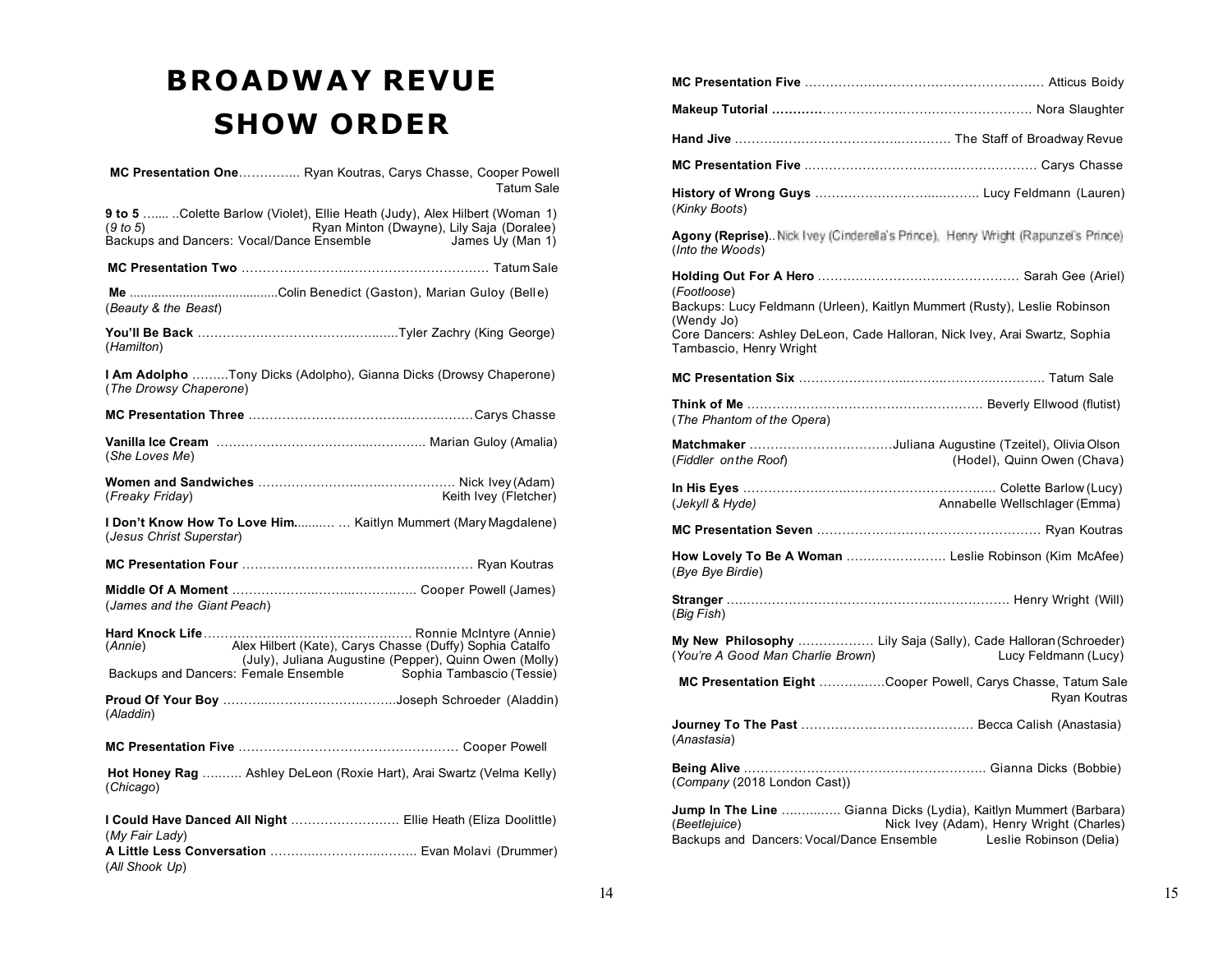

# *THANK YOU to our Falcon Season Pass Holders for their continued support*

Lynne Adams Kathleen Albert Jennifer Allgair Kara Anderson Stella Angelucci Kristina Astle Jennifer Augustine Elaine Bachmann Suzanna Barlow Tricia Bateman Keith Bates Lisa Becker Erin Bentrewicz Steve & Patricia Bond Jayme Brenneman Susan Brock Richard & Linda Brockson Amy Brown Susan Burkhart Karen Calish Anna LeeClark Roseann Cleary Joseph & VeronicaCoppola Maureen Cox Leeanna Currie Altoussa Davis Lise DeLeon Janet Delvy Carolyn DeVere Elaine Dickerson Gina Dicks Ann Bacot Edwards Barbara Elgert Paula Ellwood Pam Elser Natalie Etter Kristin & Valerie Fallon Christine Federroll Joann Fitzell Christina Fleureton Kelly Foley Melanie Fraser Jill Frost Tracie Gilman Jeffry Givens Ken & Annette Good Andrea Graves Shelly Hairston -Jones

Sara Hall & James Conniff Rhonda Harries Susan Hartley Terrie Hartman Phyllis Hatcher Diane & Ken Heath Paul Heath Kelsie Hicks **Alison Higgins** Julie Hildebrand Sue Hornberger Kate Horrell Ed Hryn Emily Hurd Barbara Ingersoll Laura Ivev Angela Janas Keith & Amanda Jaska Gracemarie Jeter Pam Johnson Beth Juergensen Barbara Kalafos Christine Kamenoff Donna Kasmer Nancy Keel Carmen Keene Deirdre King Raquel Kondracki James Koutras Katie Kuhn Laura Lampel Missy Linthicum Frederick Lohn Alice Lukas Pat Magness Joni McIntyre Betsy McKeehan Liane Meacham Jennie Merrill Monica Meyers Lauri Millier Rachel Michalski Kristen Mittrick Tammi Molavi April Montagne Tracey Mooney Gary Moy Kirsten Mummert

Aimee Murphy George Nardone Nancy Nolan Stephanie Nunn Rima Pavalko Richard & Becky Ponder Maria Putzi Sandy & Ed Regensburg Reohr Family Linda Ridge Tracy Riller -Givens Jill Robinson Michael Rubenstein Marlo Russell Anne Rutherford Delilah Schroeder Ilana Schwartz Phyllis Seward Jacqueilynnie Shade Thomas Shade Ed & Kathleen Sievers Monique Slaughter Khristine Smith Mary Snowdon Ronald Spath Karen & John Strange Lynn Sullivan Courtney Szymanski Sarah Thompson Sharmila Thumma David Tillman Elizabeth Tomar Susan Valentine Everett & Barbara Wall Betsy Weaver Amy Wernecke Donna White Kathleen Williams Michelle Wilson Kristine Wood Carol Woolford Stephanie Wright Gina Wyatt Mary Yavalar Jennifer Yeatts Melissa Young Priscilla Young

**Visitus [atwww.sphsdrama](http://www.sphsdrama.com/).com**